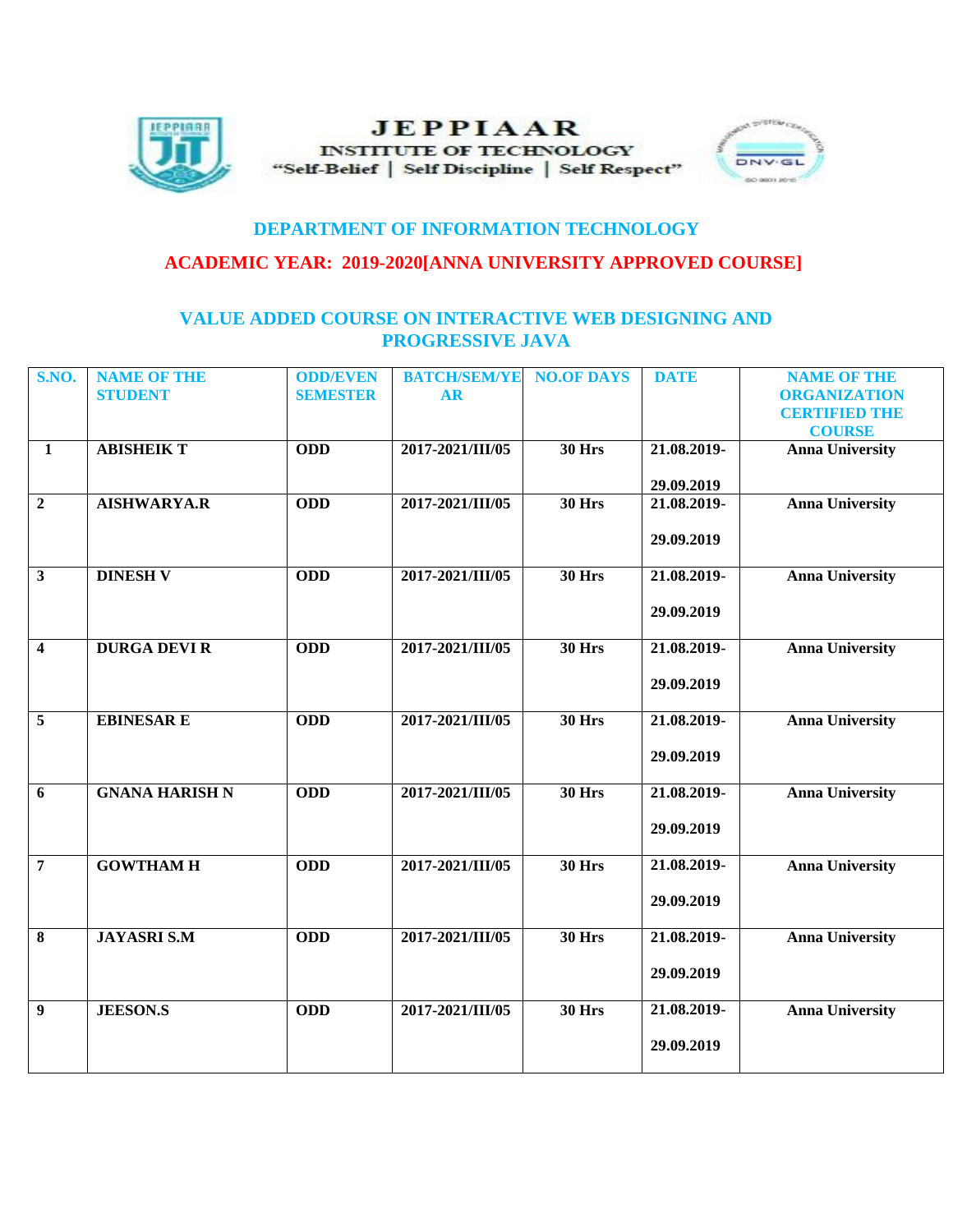| <b>S.NO.</b> | <b>NAME OF THE</b><br><b>STUDENT</b> | <b>ODD/EVEN</b><br><b>SEMESTER</b> | <b>BATCH/SEM/YE</b><br><b>AR</b> | <b>NO.OF DAYS</b> | <b>DATE</b> | <b>NAME OF THE</b><br><b>ORGANIZATION</b> |
|--------------|--------------------------------------|------------------------------------|----------------------------------|-------------------|-------------|-------------------------------------------|
|              |                                      |                                    |                                  |                   |             | <b>CERTIFIED THE</b><br><b>COURSE</b>     |
| 10           | <b>JIVIDESH R</b>                    | <b>ODD</b>                         | 2017-2021/III/05                 | <b>30 Hrs</b>     | 21.08.2019- | <b>Anna University</b>                    |
|              |                                      |                                    |                                  |                   | 29.09.2019  |                                           |
| 11           | <b>KAMALIA</b>                       | <b>ODD</b>                         | 2017-2021/III/05                 | <b>30 Hrs</b>     | 21.08.2019- | <b>Anna University</b>                    |
|              |                                      |                                    |                                  |                   | 29.09.2019  |                                           |
| 12           | <b>KEERTHANA S</b>                   | <b>ODD</b>                         | 2017-2021/III/05                 | <b>30 Hrs</b>     | 21.08.2019- | <b>Anna University</b>                    |
|              |                                      |                                    |                                  |                   | 29.09.2019  |                                           |
| 13           | <b>LALITHAK</b>                      | <b>ODD</b>                         | 2017-2021/III/05                 | <b>30 Hrs</b>     | 21.08.2019- | <b>Anna University</b>                    |
|              |                                      |                                    |                                  |                   | 29.09.2019  |                                           |
| 14           | <b>LEKHA SREE G</b>                  | <b>ODD</b>                         | 2017-2021/III/05                 | <b>30 Hrs</b>     | 21.08.2019- | <b>Anna University</b>                    |
|              |                                      |                                    |                                  |                   | 29.09.2019  |                                           |
| 15           | <b>MADHANK</b>                       | <b>ODD</b>                         | 2017-2021/III/05                 | <b>30 Hrs</b>     | 21.08.2019- | <b>Anna University</b>                    |
|              |                                      |                                    |                                  |                   | 29.09.2019  |                                           |
| 16           | <b>MADHUSHREE J</b>                  | <b>ODD</b>                         | 2017-2021/III/05                 | <b>30 Hrs</b>     | 21.08.2019- | <b>Anna University</b>                    |
|              |                                      |                                    |                                  |                   | 29.09.2019  |                                           |
| 17           | <b>MAHESH VARSAN.G.R</b>             | <b>ODD</b>                         | 2017-2021/III/05                 | <b>30 Hrs</b>     | 21.08.2019- | <b>Anna University</b>                    |
|              |                                      |                                    |                                  |                   | 29.09.2019  |                                           |
| 18           | <b>MANUSH K</b>                      | <b>ODD</b>                         | 2017-2021/III/05                 | <b>30 Hrs</b>     | 21.08.2019- | <b>Anna University</b>                    |
|              |                                      |                                    |                                  |                   | 29.09.2019  |                                           |
| 19           | <b>MOHAN RAJ.S</b>                   | <b>ODD</b>                         | 2017-2021/III/05                 | <b>30 Hrs</b>     | 21.08.2019- | <b>Anna University</b>                    |
|              |                                      |                                    |                                  |                   | 29.09.2019  |                                           |
| 20           | <b>MONISHA.M</b>                     | <b>ODD</b>                         | 2017-2021/III/05                 | <b>30 Hrs</b>     | 21.08.2019- | <b>Anna University</b>                    |
|              |                                      |                                    |                                  |                   | 29.09.2019  |                                           |
| 21           | <b>MONISHA.V</b>                     | <b>ODD</b>                         | 2017-2021/III/05                 | <b>30 Hrs</b>     | 21.08.2019- | <b>Anna University</b>                    |
|              |                                      |                                    |                                  |                   | 29.09.2019  |                                           |
|              |                                      |                                    |                                  |                   |             |                                           |
|              |                                      |                                    |                                  |                   |             |                                           |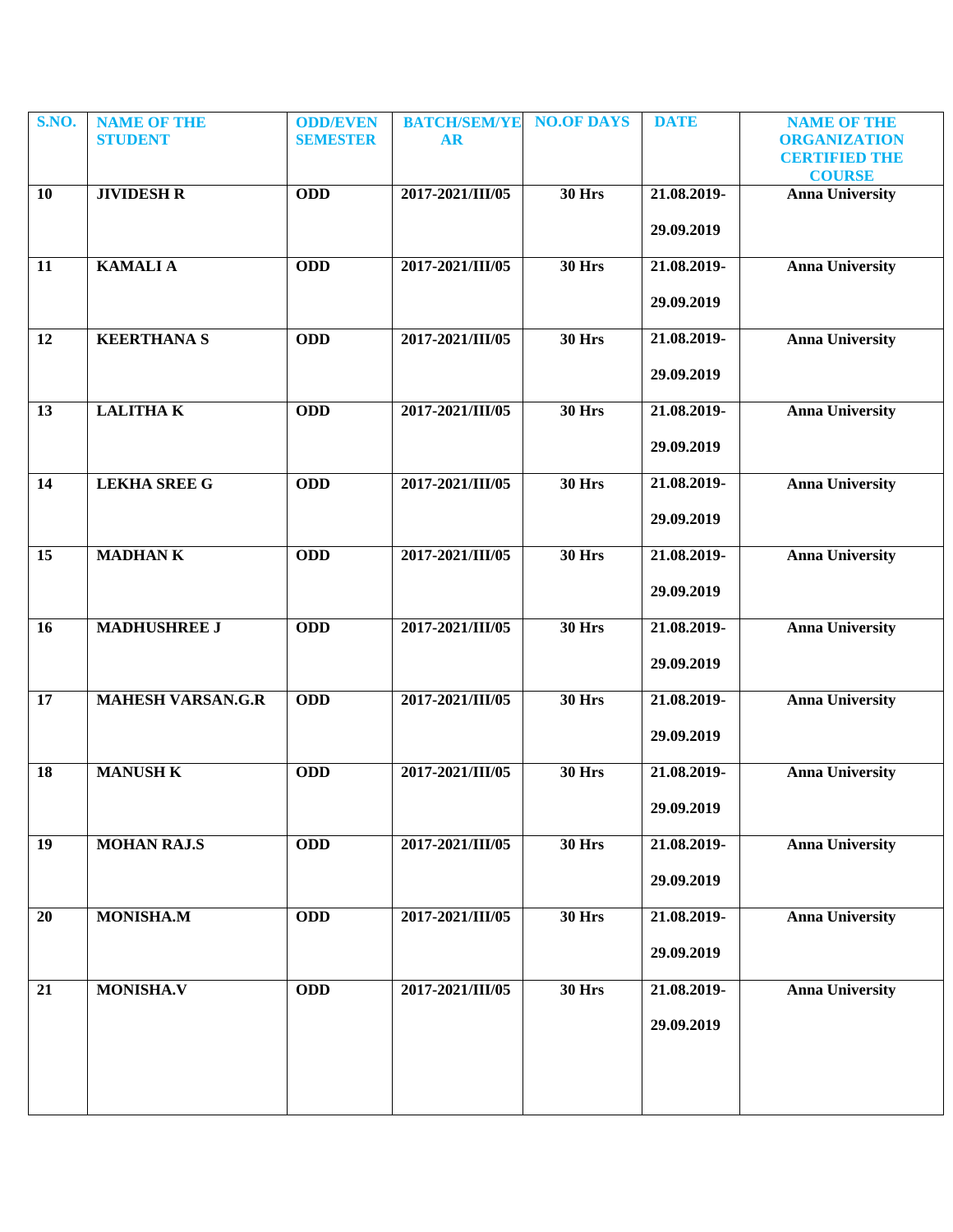| S.NO. | <b>NAME OF THE</b><br><b>STUDENT</b> | <b>ODD/EVEN</b><br><b>SEMESTER</b> | <b>BATCH/SEM/YE</b><br><b>AR</b> | <b>NO.OF DAYS</b> | <b>DATE</b> | <b>NAME OF THE</b><br><b>ORGANIZATION</b> |
|-------|--------------------------------------|------------------------------------|----------------------------------|-------------------|-------------|-------------------------------------------|
|       |                                      |                                    |                                  |                   |             | <b>CERTIFIED THE</b><br><b>COURSE</b>     |
| 22    | MURUGESHWARI.M                       | <b>ODD</b>                         | 2017-2021/III/05                 | <b>30 Hrs</b>     | 21.08.2019- | <b>Anna University</b>                    |
|       |                                      |                                    |                                  |                   | 29.09.2019  |                                           |
| 23    | MUTHU PRADHIKSHA                     | <b>ODD</b>                         | 2017-2021/III/05                 | <b>30 Hrs</b>     | 21.08.2019- | <b>Anna University</b>                    |
|       |                                      |                                    |                                  |                   | 29.09.2019  |                                           |
| 24    | NITHISH KRISHNA A.G                  | <b>ODD</b>                         | 2017-2021/III/05                 | <b>30 Hrs</b>     | 21.08.2019- | <b>Anna University</b>                    |
|       |                                      |                                    |                                  |                   | 29.09.2019  |                                           |
| 25    | <b>PRAVEEN KUMAR.R</b>               | <b>ODD</b>                         | 2017-2021/III/05                 | <b>30 Hrs</b>     | 21.08.2019- | <b>Anna University</b>                    |
|       |                                      |                                    |                                  |                   | 29.09.2019  |                                           |
| 26    | <b>PRAVEEN KUMAR.S</b>               | <b>ODD</b>                         | 2017-2021/III/05                 | <b>30 Hrs</b>     | 21.08.2019- | <b>Anna University</b>                    |
|       |                                      |                                    |                                  |                   | 29.09.2019  |                                           |
| 27    | RACHANA SENAPATI                     | <b>ODD</b>                         | 2017-2021/III/05                 | <b>30 Hrs</b>     | 21.08.2019- | <b>Anna University</b>                    |
|       |                                      |                                    |                                  |                   | 29.09.2019  |                                           |
| 28    | <b>RANJANI.P</b>                     | <b>ODD</b>                         | 2017-2021/III/05                 | <b>30 Hrs</b>     | 21.08.2019- | <b>Anna University</b>                    |
|       |                                      |                                    |                                  |                   | 29.09.2019  |                                           |
| 29    | <b>SALAI YUGATHAVASU</b>             | <b>ODD</b>                         | 2017-2021/III/05                 | <b>30 Hrs</b>     | 21.08.2019- | <b>Anna University</b>                    |
|       |                                      |                                    |                                  |                   | 29.09.2019  |                                           |
| 30    | <b>SATHISH S</b>                     | <b>ODD</b>                         | 2017-2021/III/05                 | <b>30 Hrs</b>     | 21.08.2019- | <b>Anna University</b>                    |
|       |                                      |                                    |                                  |                   | 29.09.2019  |                                           |
| 31    | <b>SWETHA K.J</b>                    | <b>ODD</b>                         | 2017-2021/III/05                 | <b>30 Hrs</b>     | 21.08.2019- | <b>Anna University</b>                    |
|       |                                      |                                    |                                  |                   | 29.09.2019  |                                           |
| 32    | <b>TAMILSELVAN.S</b>                 | <b>ODD</b>                         | 2017-2021/III/05                 | <b>30 Hrs</b>     | 21.08.2019- | <b>Anna University</b>                    |
|       |                                      |                                    |                                  |                   | 29.09.2019  |                                           |
| 33    | <b>THULASI ABIRAMI M</b>             | <b>ODD</b>                         | 2017-2021/III/05                 | <b>30 Hrs</b>     | 21.08.2019- | <b>Anna University</b>                    |
|       |                                      |                                    |                                  |                   | 29.09.2019  |                                           |
|       |                                      |                                    |                                  |                   |             |                                           |
|       |                                      |                                    |                                  |                   |             |                                           |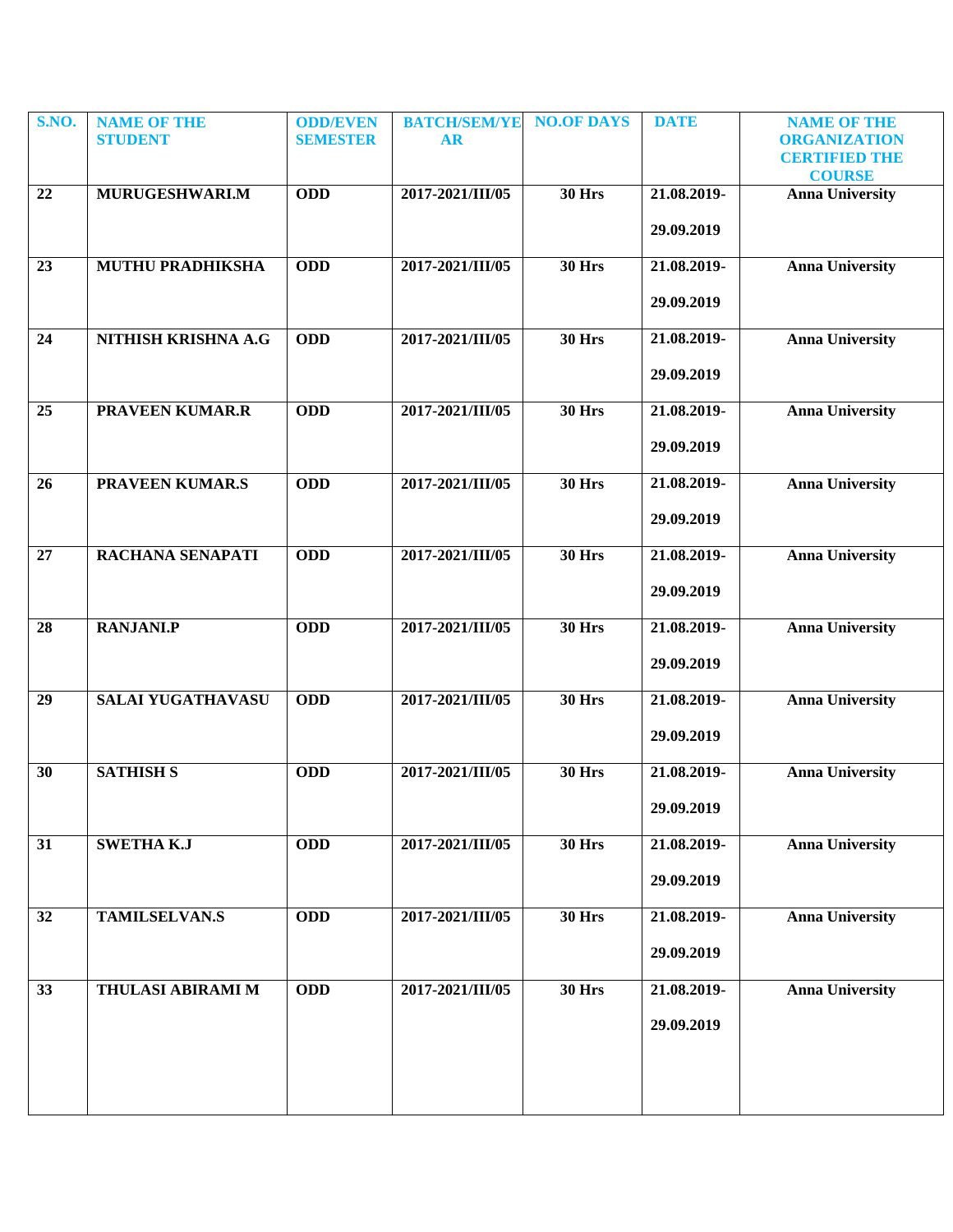| S.NO. | <b>NAME OF THE</b>         | <b>ODD/EVEN</b> | <b>BATCH/SEM/YEAR</b> | NO.OF         | <b>DATE</b>               | <b>NAME OF THE</b>                          |
|-------|----------------------------|-----------------|-----------------------|---------------|---------------------------|---------------------------------------------|
|       | <b>STUDENT</b>             | <b>SEMESTER</b> |                       | <b>DAYS</b>   |                           | <b>ORGANIZATION</b><br><b>CERTIFIED THE</b> |
|       |                            |                 |                       |               |                           | <b>COURSE</b>                               |
| 34    | VIGNESH.E                  | <b>ODD</b>      | 2017-2021/III/05      | <b>30 Hrs</b> | 21.08.2019-               | <b>Anna University</b>                      |
|       |                            |                 |                       |               | 29.09.2019                |                                             |
|       |                            |                 |                       |               |                           |                                             |
| 35    | <b>VISHWANATHAN K</b>      | <b>ODD</b>      | 2017-2021/III/05      | <b>30 Hrs</b> | 21.08.2019-               | <b>Anna University</b>                      |
|       |                            |                 |                       |               | 29.09.2019                |                                             |
|       |                            |                 |                       |               |                           |                                             |
| 36    | <b>VIGNESH R</b>           | <b>ODD</b>      | 2017-2021/III/05      | <b>30 Hrs</b> | 21.08.2019-               | <b>Anna University</b>                      |
|       |                            |                 |                       |               | 29.09.2019                |                                             |
| 37    |                            | <b>ODD</b>      | 2018-2022/III/05      | <b>30 Hrs</b> | 10.07.2020-               | <b>Anna University</b>                      |
|       | <b>ASHWIN J</b>            |                 |                       |               | 16.10.2020                |                                             |
|       |                            |                 |                       |               |                           |                                             |
| 38    |                            | <b>ODD</b>      | 2018-2022/III/05      | <b>30 Hrs</b> | 10.07.2020-               | <b>Anna University</b>                      |
|       | <b>GURU PRASATH B</b>      |                 |                       |               | 16.10.2020                |                                             |
|       |                            |                 |                       |               |                           |                                             |
| 39    |                            | <b>ODD</b>      | 2018-2022/III/05      | <b>30 Hrs</b> | 10.07.2020-               | <b>Anna University</b>                      |
|       | <b>HARISH R</b>            |                 |                       |               | 16.10.2020                |                                             |
|       |                            |                 |                       |               |                           |                                             |
| 40    |                            | <b>ODD</b>      | 2018-2022/III/05      | <b>30 Hrs</b> | 10.07.2020-<br>16.10.2020 | <b>Anna University</b>                      |
|       | <b>HEMANATHAN N</b>        |                 |                       |               |                           |                                             |
| 41    |                            | <b>ODD</b>      | 2018-2022/III/05      | <b>30 Hrs</b> | 10.07.2020-               | <b>Anna University</b>                      |
|       | <b>INIANRAJ P</b>          |                 |                       |               | 16.10.2020                |                                             |
|       |                            |                 |                       |               |                           |                                             |
| 42    |                            | <b>ODD</b>      | 2018-2022/III/05      | <b>30 Hrs</b> | 10.07.2020-               | <b>Anna University</b>                      |
|       | <b>JAGANATHAN K</b>        |                 |                       |               | 16.10.2020                |                                             |
|       |                            |                 |                       |               |                           |                                             |
| 43    |                            | <b>ODD</b>      | 2018-2022/III/05      | <b>30 Hrs</b> | 10.07.2020-               | <b>Anna University</b>                      |
|       | <b>JAYA SURYA V</b>        |                 |                       |               | 16.10.2020                |                                             |
|       |                            |                 |                       |               |                           |                                             |
| 44    |                            | <b>ODD</b>      | 2018-2022/III/05      | <b>30 Hrs</b> | 10.07.2020-<br>16.10.2020 | <b>Anna University</b>                      |
|       | <b>JEEVITHA MK</b>         |                 |                       |               |                           |                                             |
| 45    |                            | <b>ODD</b>      | 2018-2022/III/05      | <b>30 Hrs</b> | 10.07.2020-               | <b>Anna University</b>                      |
|       | <b>JEJIN MERSON RAJA V</b> |                 |                       |               | 16.10.2020                |                                             |
|       |                            |                 |                       |               |                           |                                             |
| 46    |                            | <b>ODD</b>      | 2018-2022/III/05      | <b>30 Hrs</b> | 10.07.2020-               | <b>Anna University</b>                      |
|       | <b>KISHORE R R S</b>       |                 |                       |               | 16.10.2020                |                                             |
|       |                            |                 |                       |               |                           |                                             |
| 47    |                            | <b>ODD</b>      | 2018-2022/III/05      | <b>30 Hrs</b> | 10.07.2020-               | <b>Anna University</b>                      |
|       | <b>LINGANATHAN G</b>       |                 |                       |               | 16.10.2020                |                                             |
|       |                            |                 |                       |               |                           |                                             |